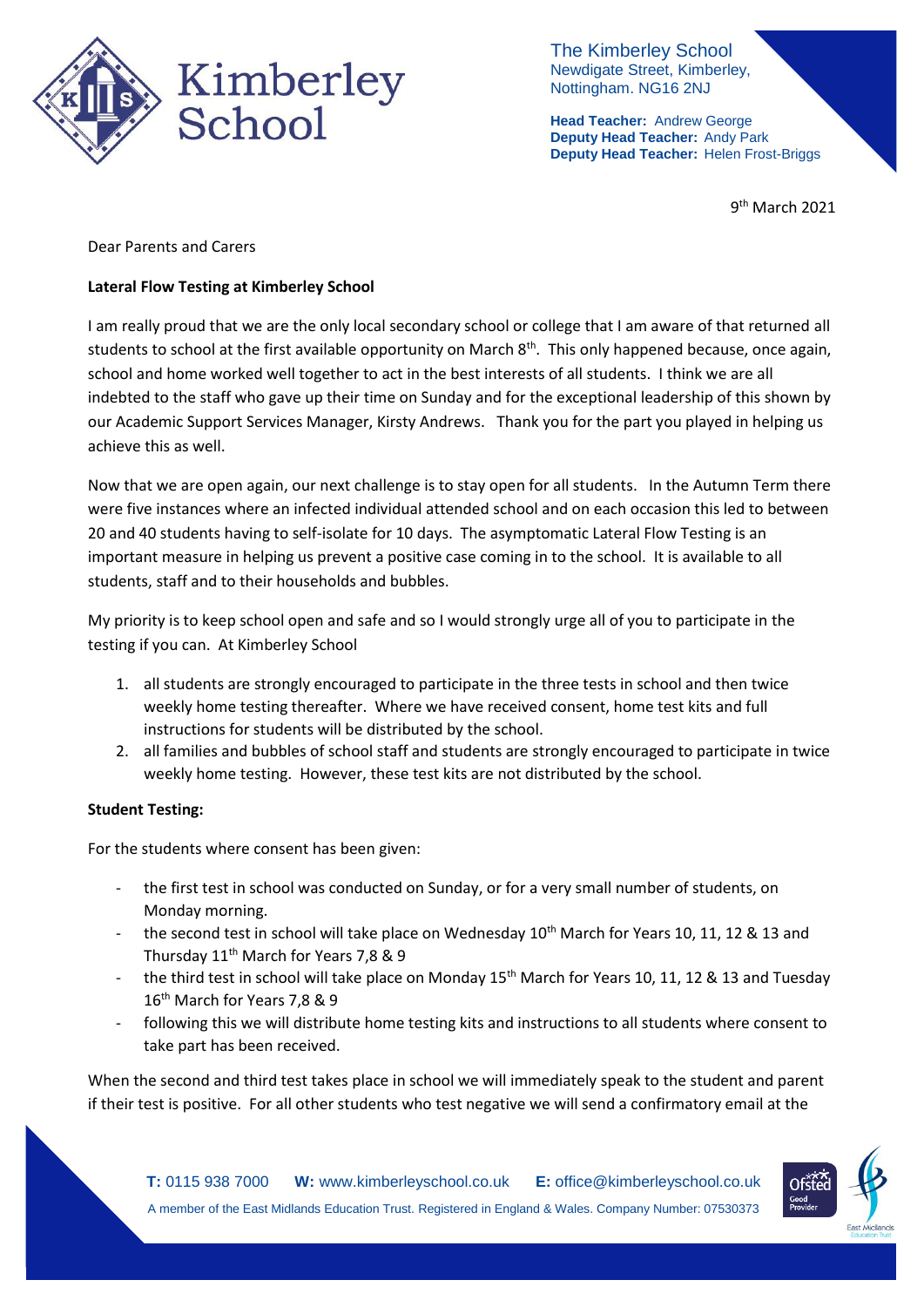end of the school day. We are still experiencing difficulties with the NHS Test and Trace website and there may be a delay in the receipt of confirmation from them.

## **Household/bubble testing**

All families and bubbles of school staff and students are strongly encouraged to participate in twice [weekly](https://www.gov.uk/guidance/rapid-lateral-flow-testing-for-households-and-bubbles-of-school-pupils-and-staff) home [testing.](https://www.gov.uk/guidance/rapid-lateral-flow-testing-for-households-and-bubbles-of-school-pupils-and-staff) Tests kits for households are not available from school but you can access tests by:

- attending a rapid [lateral](https://maps.test-and-trace.nhs.uk/) flow test site where you can conduct the test and will be assisted by trained supervisors
- collecting home test kits from a [collection](https://find-covid-19-rapid-test-sites.maps.test-and-trace.nhs.uk/) point which are open from 1:30pm to 7pm
- ordering home tests kits [online](https://www.gov.uk/order-coronavirus-rapid-lateral-flow-tests) if you are unable to attend a test centre or collection point.

## **Positive Results from Home Testing**

Individuals who record a positive test with a home test kit should:

- self-isolate immediately
- get a PCR test to confirm the result. If this test is negative then the student will be able to return to school when the school has seen appropriate evidence.
- follow the stay at home guidance for households with possible [coronavirus](https://www.gov.uk/government/publications/covid-19-stay-at-home-guidance) infection

## **What does a Negative Test Result Mean?**

A negative result means the test did not find signs of coronavirus. But this does not guarantee you do not have coronavirus, so you should keep following all [coronavirus](https://www.gov.uk/government/publications/how-to-stop-the-spread-of-coronavirus-covid-19/how-to-stop-the-spread-of-coronavirus-covid-19) advice including regular handwashing, social distancing and wearing a face covering where recommended. Regular testing will ensure that if you do have the virus and then experience a higher viral load the virus is picked up and individuals can isolate to reduce transition.

# **What If I don't want to give consent or I don't want my household/bubble to participate in the home testing?**

My responsibility is to keep school open and to take all the steps I can to avoid the risk of the virus coming into school, transferring to other students and, therefore, being passed onto the community. The government expects me to strongly encourage participation and I am doing so because I think it is the right thing to do. The more people who do this, the safer the school is for students, parents and their families. The more we can reduce incidences of the virus coming into school, the less we will have to send students home for ten days and cause further disruption to their education and development.

Therefore, I am strongly encouraging as many students and their households as possible to participate in the testing. However, nobody is being forced to participate against their will. If you do not wish for you or your child to participate then the government have made it clear that you do not have to do so.

If you have not yet given consent for your child to participate in the testing and you would like to now do so then please email [office@kimberleyschool.co.uk](mailto:office@kimberleyschool.co.uk) clearly marking the subject heading 'LFD Testing Consent' and we will be in touch with you to make the appropriate arrangements.

**Finally, those of you who watched the government press conference last night may** have picked up some interesting observations made by the Deputy Chief Medical Officer who set out that: